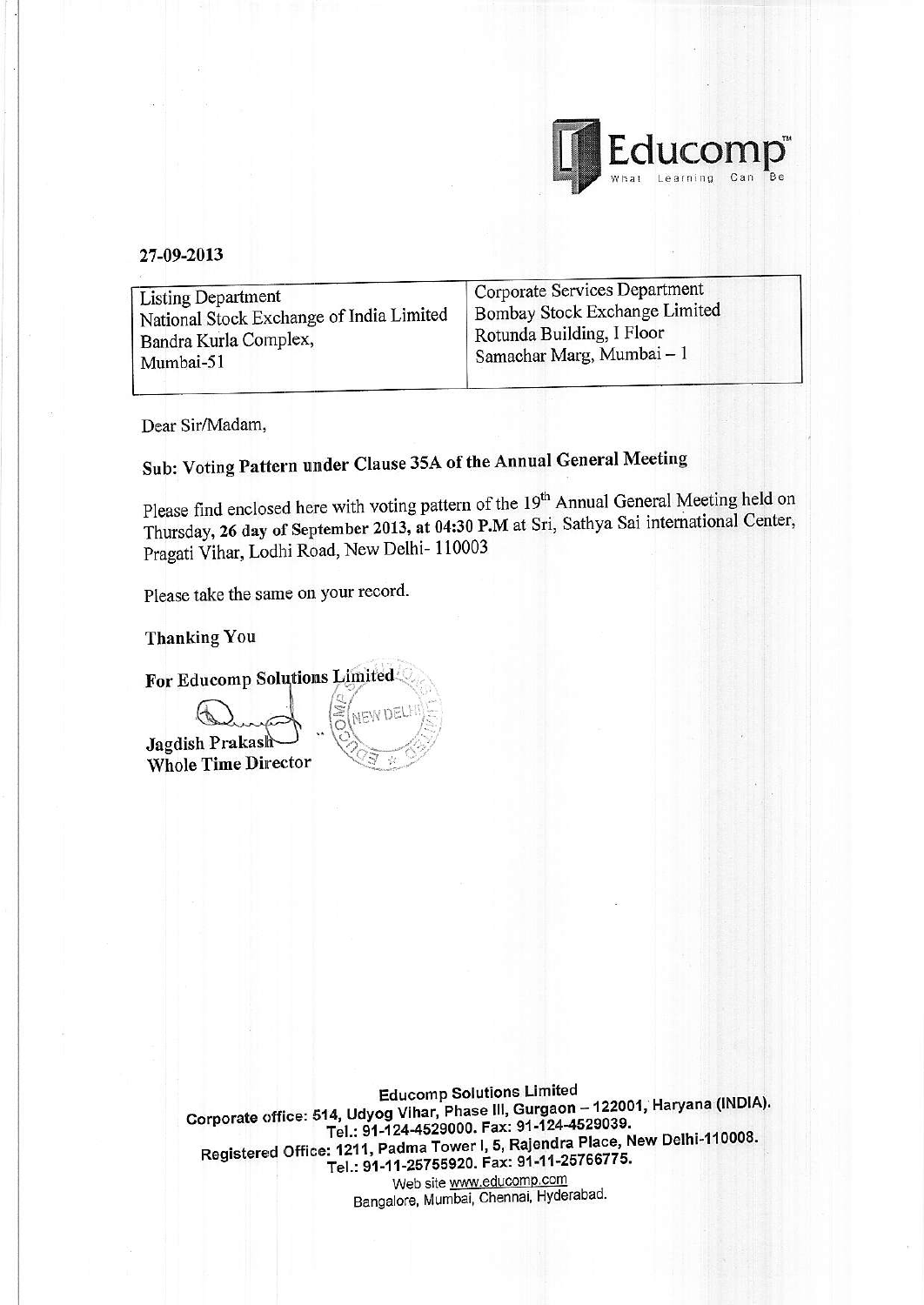

â

NEW DE

### VOTING PATTERN IN TERMS OF CLAUSE 35A OF THE LISTING **AGREEMENT**

| Date of AGM                              | Thursday, September $26th$ , 2013 |  |  |
|------------------------------------------|-----------------------------------|--|--|
| Total No. of Shareholders on record Date | 147757                            |  |  |

### NO. OF SHAREHOLDERS PRESENT IN THE MEETING EITHER IN PERSON OR THROUGH PROXY:

| No. Of shareholders present in the<br>meeting | Person | Proxy |
|-----------------------------------------------|--------|-------|
| <b>Promoters and Promoter Group:</b>          |        |       |
| Public:                                       | 929    |       |

## NO. OF SHAREHOLDERS ATTENDED THE MEETING THROUGH VIDEO **CONFERENCING: Not Arranged**

| <b>Promoters and Promoter Group:</b> |  |
|--------------------------------------|--|
| Public:                              |  |

#### (Agenda-wise)

| Item<br>No     | Detail of the Agenda:                                                                                                       | <b>Resolution</b><br>required:<br>(Ordinary/<br>Special) | Mode of voting:<br>of<br>(Show<br>hands/Poll/Post<br>ballot/E-<br>al<br>voting) | Remarks                                                   |
|----------------|-----------------------------------------------------------------------------------------------------------------------------|----------------------------------------------------------|---------------------------------------------------------------------------------|-----------------------------------------------------------|
| -1             | Adoption of Annual Accounts<br>along with Director's Report and<br>Auditor's Report for the period<br>ended 31st March 2013 | Ordinary                                                 | Show of hands                                                                   | Passed With<br>Requisites<br>Majority                     |
| $\overline{2}$ | Re-appointment of Mr. Jagdish<br>Prakash as Director liable to retire                                                       | Ordinary                                                 | Show of hands                                                                   | Passed With<br>Requisites<br>Majority                     |
| 3              | by rotation.<br>Re-appointment of Mr. Sankalp<br>Srivastava as Director liable to<br>retire by rotation.                    | Ordinary                                                 | Show of hands                                                                   | Passed With<br>Requisites<br>Majority<br>$-16.44 - 16.00$ |

**Educomp Solutions Limited** Corporate office: 514, Udyog Vihar, Phase III, Gurgaon - 122001, Haryana (INDIA) Tel.: 91-124-4529000. Fax: 91-124-4529039. Registered Office: 1211, Padma Tower I, 5, Rajendra Place, New Delhi-110008. Tel.: 91-11-25755920. Fax: 91-11-25766775.

Web site www.educomp.com Bangalore, Mumbai, Chennai, Hyderabad.